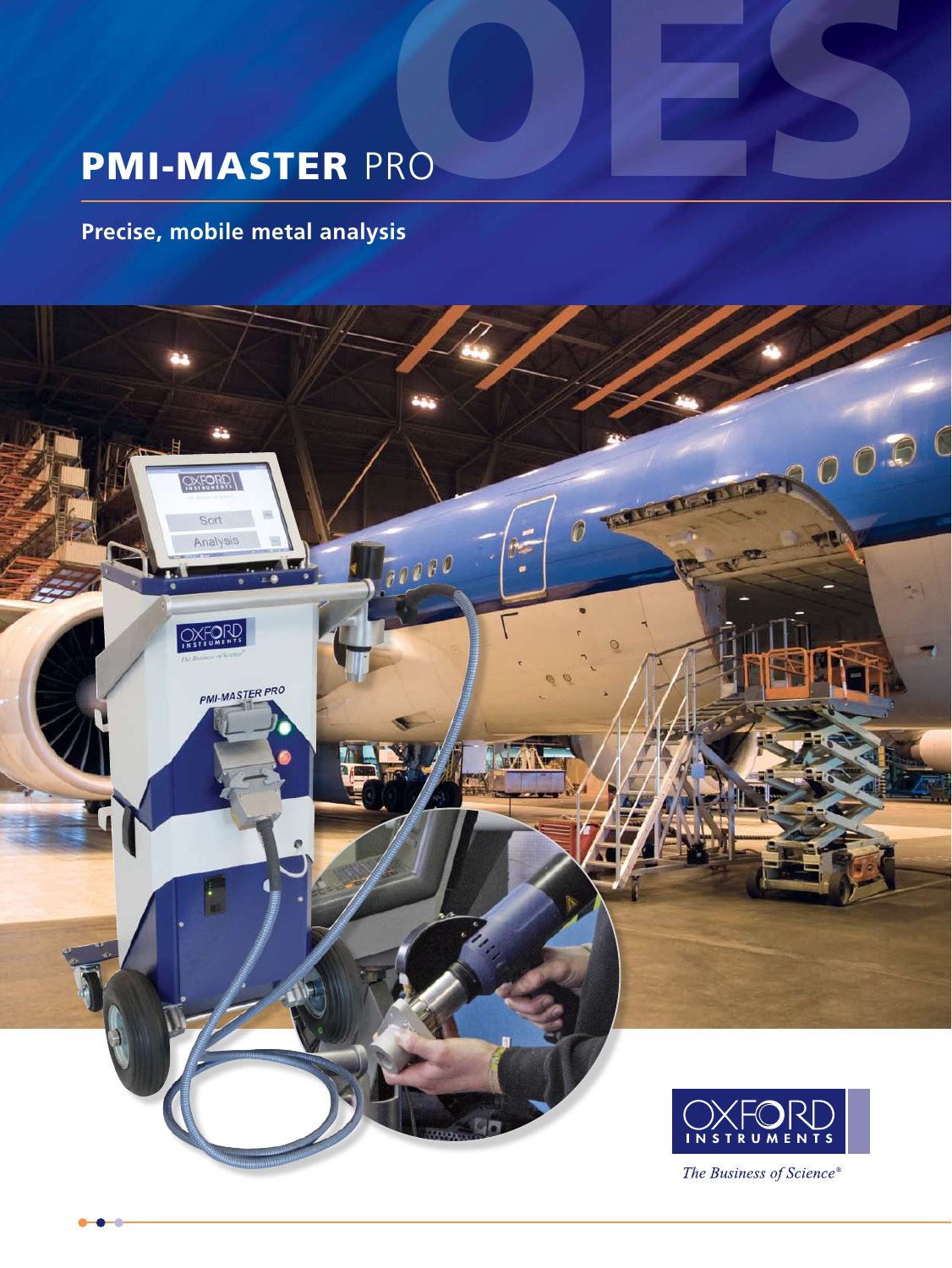# **II-MASTER** PRO PMI-MASTER PRO

**Maximise your cost savings and production efficiency by using rugged mobile OES analysis.** PMI-MASTER PRO **is a robust, mobile optical emission spectrometer for the precise analysis of key elements, rapid material verification, PMI and sorting of different metals. It is optimised for mobile, cordless operation and is ideally suited for demanding industrial applications.**

#### **Product highlights**

- **•** Precise analysis and material identification including carbon, phosphorus, sulphur, boron and tin determinations
- **•** Fast off-site, on-site and laboratory testing
- **•** Perfect mobility with long-life battery power and trolley for ergonomic use
- **•** Immediately ready for action with no warm-up phase
- **•** Easy to use, even for untrained operators
- **•** Lightweight ergonomic sample probe with 4 m flexible probe cable
- **•** Quick, simple touch-screen operation
- **•** Our unique Jet-Stream Technology ensures accurate analysis on samples of all sizes and shapes
- **•** Windows®-based software controlled with a rugged, dust-proof TFT touch-screen even under the harshest conditions
- **•** Extensive and customisable grade library
- **•** Low maintenance costs



#### **Easy and fast testing**

Measurements are performed using an easy-to-handle pistol

– simply hold the pistol to the sample,

push the trigger and read the result. The alloy grade and the full chemical composition appear in only a few seconds on the integrated touchscreen display. Depending on the application, different operation modes offer complete analysis, grade identification or sorting of metals. When performing tests, the instrument identifies the metal grade automatically and if applicable indicates where the limits are exceeded.

**OXFORD** 

**PMI-MASTER PRO** 

#### **The straightforward Windows**® **user interface also allows you to:**

- **•** Store results on an internal analysis database
- **•** Export results to an external workstation via Ethernet or USB link
- **•** Print user customised certificates
- **•** Create or import a grade library with your grade specifications

#### **Carbon, phosphorus, sulphur, boron and tin analysis using UV-Pro probe**

The optional UV-Pro mini optic probe makes it possible to analyse typical 'vacuum elements' such as C, P, S, B, Sn etc. at the ppm level. Optional sulphur and phosphorus measurement adds value to the careful separation of steel alloys. Switching from one probe to another is quick and easy.

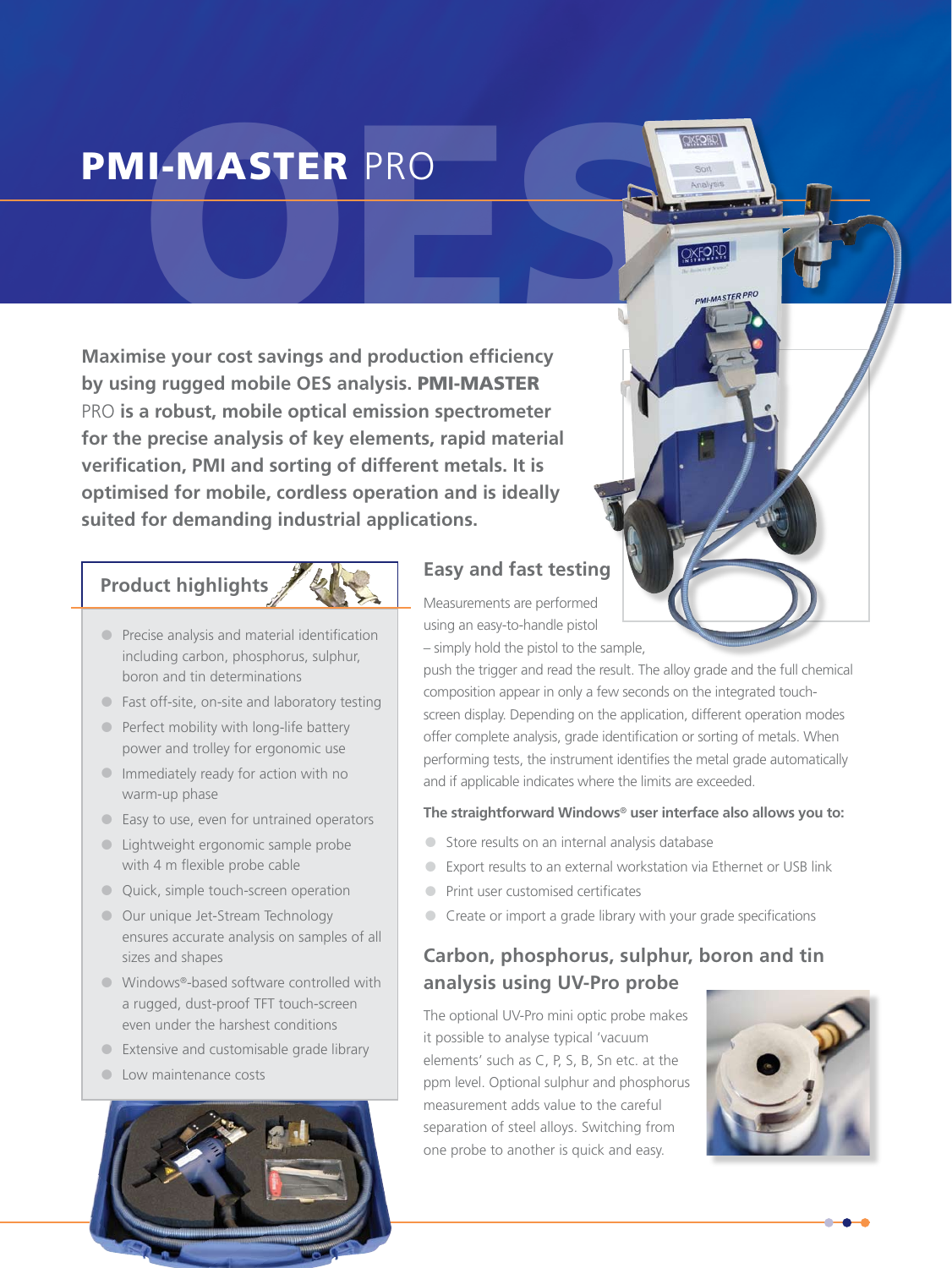## Where high performance is required

#### **Easy mobility ensures production line, off-site or lab analysis at different factory locations**

The PMI-MASTER PRO's innovative design enables almost unlimited access and reliable analysis in areas where mobility and flexibility are essential, e.g. where the material is already assembled or where industrial installations must be assessed.

Thanks to our unique Jet-Stream Technology, the probe can analyse most complex shapes with irregular sample geometrics. Even wire as thin as 1 mm can be accurately measured using a single universal adapter. Analysis of pipes, rods, valves, welding



#### **Cordless use – independent from the mains supply**

The **PMI-MASTER** PRO's innovative power electronics allow the use of a battery with an integrated rechargeable 24 V power pack which ensures eight hours' remote operation with 800 burns.

Three different power supplies are available:

- **•** A cart with integrated battery
- **•** A small battery module approx. 2 h of portable use
- **•** A main power module without any battery for bench-top operation



seams and joints, storage tanks, turbines, concave or convex surfaces all become straightforward with the PMI-MASTER PRO.

The optical system is fully and automatically re-adjusted without any interaction by the operator. As this process is constantly performed in the background during normal operation, it is not necessary to acclimatise the instrument. When switched on, the **PMI-MASTER PRO is immediately ready** for action with no warm-up phase.



#### PMI-MASTER PRO